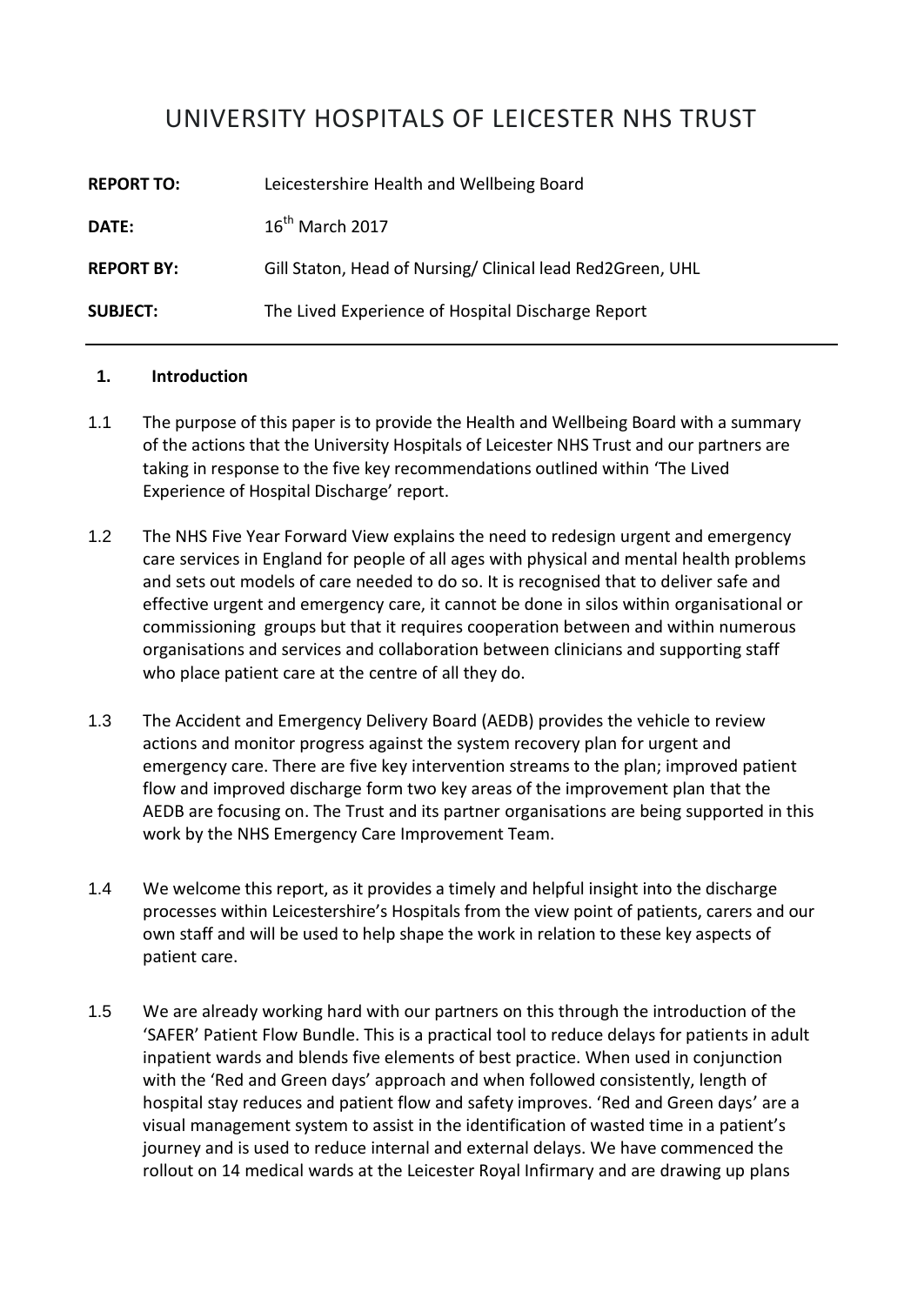for the further roll out of these improvement initiatives across the Trust. We have set a number of metrics that we measure on a weekly basis that serve to track the improvements made.

- 1.6 The paper is structured around the five key recommendations from the report.
- *2.* **Recommendation 1. Timely Medication: '***The issue of timings for medication to take out (TTOs) should be addressed with some urgency'.*
- 2.1 We started our 'Red 2 Green' Programme on 14 of our medical wards at the Leicester Royal Infirmary site in December 2016, one of the key internal delays that we initially identified was delays for discharge medications and our findings echo the themes in your report. During the initial weeks post implementation this was a key area of focus for our clinical teams. Through the Red2Green Programme we are recommending and working with our teams to deliver:
	- Medications for discharge being written the day prior to discharge and being preempted on discharge. All patients through the 'SAFER' Flow bundle are assigned an Estimated Date of Discharge (EDD) and a Clinical Criteria for Discharge (CCD) This work is being coordinated at the morning board rounds and afternoon ward huddles and trigger the need for medication to be written. Currently 50% of our medications are written the day before discharge across these wards. We have set an internal standard of 80% for the wards to aspire to.
	- Discharge medication checking stations are being reintroduced to ward areas. These are located in a quiet area of the ward away from distractions and have been found to be beneficial in ensuring that the correct medication is provided to the patient on discharge.
	- Work is planned to explore the feasibility of different healthcare roles within the discharge medication process.
	- We are promoting Nurse led/ criteria led discharge which additionally promotes earlier preparation for discharge for our medically optimised patients, this concept has been shown to reduce the time patients' needs to wait for discharge.
	- Work is planned to bench mark ourselves against the NHS Rapid Improvement Guide for 'Optimizing medicines discharge to improve flow'.
- 2.2 We are now coordinating our roll out plan of this initiative for other ward areas across the Trust and the Red 2 Green days approach is being initiated within the community Hospital setting.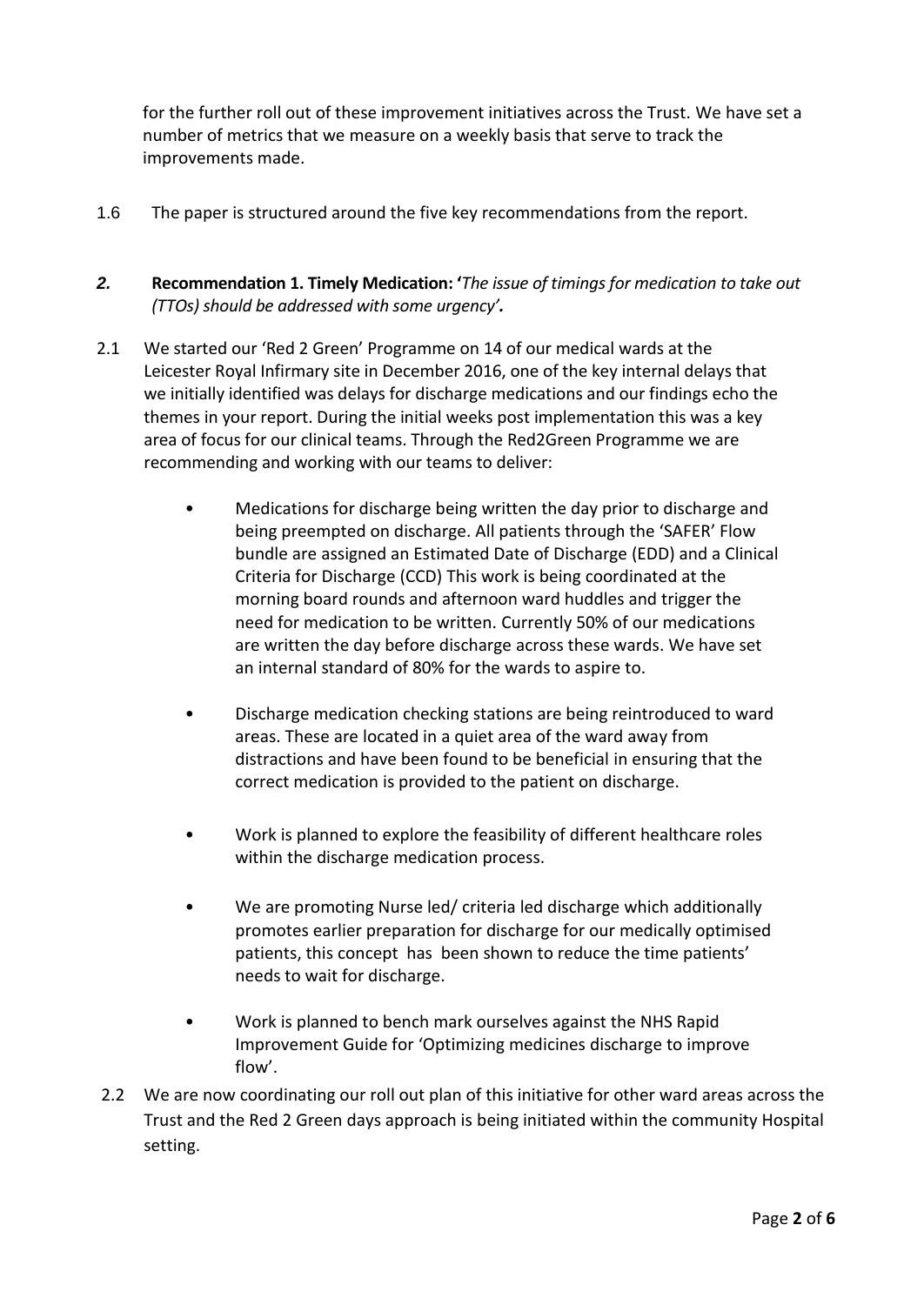- **3. Recommendation 2. Training:** *'There should be an improved schedule and a consistent approach to staff training relating to discharge. This training should have an element of multi-disciplinary and multi-agency focus'.*
- 3.1 There is currently no system wide training for hospital discharge across LLR. A multidisciplinary discharge training project group has been meeting since August 2016 and has made the following recommendations:
	- Support the principle of 'essential to role' training in this area of patient care
	- Support the implementation a training programme and ensure staff are released
	- Demonstrate role modelling behaviours through attending the first run of training
	- Support additional resources required from communications teams to generate 'key messages' on a regular basis to refresh knowledge.
- 3.2 These recommendations will be further reviewed in light of this report.
- **4. Recommendation 3. Cultural Change:** *'There needs to be a cultural shift that leads to greater communication between staff teams, departments and partners working toward an effective pathway and process for discharge'*
- 4.1 The Trust has established relationships through the AEDB to develop a system wide delivery response to patient flow and care. Red 2 Green days has highlighted further the importance of closer partnership working and communication by highlighting both the 'internal' and 'external to UHL' next steps for patients in their care journey. Work streams identified to improve delays are multidisciplinary and have representation from partners across the system.
- 4.2 The Trusts 'Better Change' methodology is being used to steer the 'Red 2 Green' day's project. Listening to our staff and patients forms the basis of this approach to change.
- 4.3 The Trust has committed to working with Social care and LPT and LLR to develop an integrated team approach to discharge, which will improve coordination, communication and planning for discharge. This will help to address a number of the themes around culture, processes and communication that the report alludes to.
- 4.4 The current process that is used to manage the most complex discharges (where patients need significant support after leaving hospital) is also being completely re-designed in conjunction with our partner organisations in NHS and social care. It is these complex discharges that cause the longest delays for our patients.
- **5. Recommendation 4. Inclusive Approach:** *Better Information for carers and family members, in terms of processes, timings and care should be made accessible and explained'.*
- 5.1 Involving patients, carers and their families in making decisions about their care can lead to better outcomes and a better overall experience. Through the Red 2 Green days programme the person receiving the care is at the center of the system and whose experience should be one of involvement and personal control. Following discussions with the Trusts Patient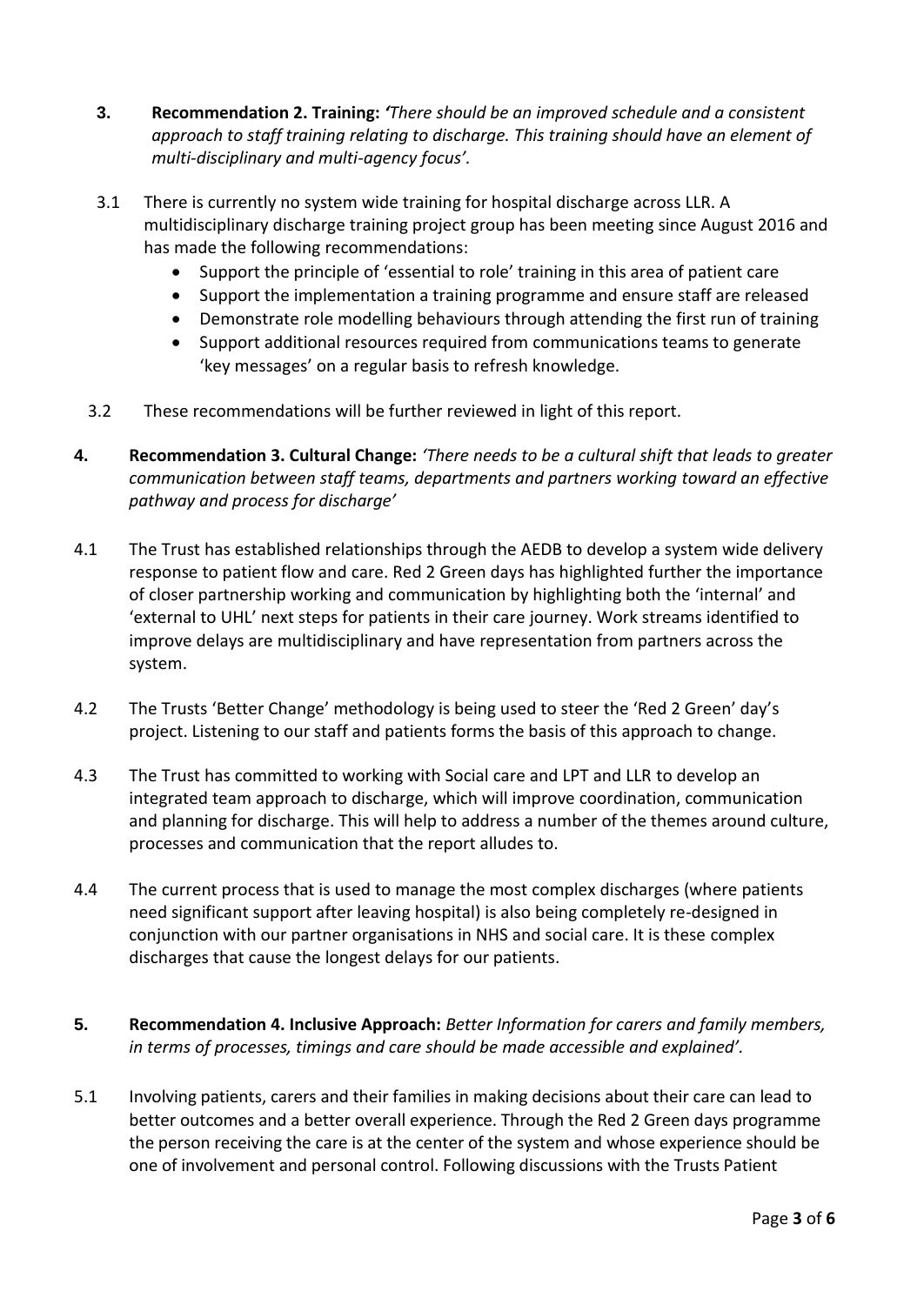Experience Reference group we are currently promoting bedside cards with the following four key questions:



- 5.2 As part of the Red 2 Green days Programme we initially audited our patient's knowledge and understanding of these 4 key questions across the 14 ward areas, which showed only 49% of the patients questioned, knew what was wrong with them and only 23% knowing when they were going to go home. We are currently launching these cards and plan to undertake regular audits involving our patients, carers and staff to embed this concept in practice.
- 5.3 Following patient and carer feedback our discharge lounge at the Leicester Royal Infirmary has been redesigned and refurbished and now provides both a bedded and seated area for patients to wait in a same sex compliant environment for transport away from the busy ward environment. The discharge lounge staff use this time with our patients and cares to reinforce the essential messages important to know when leaving hospital. Additionally this enables flow from our assessment units to happen earlier in the day.
- **6 Recommendation 5. Feedback Loop:** *'There should be a timely follow up survey specifically around hospital discharge so that the system can continually be improved to benefit patient and carer's experiences'.*
- 6.1 The Trust is committed to providing a high quality service for all our patients, and will do everything possible to make sure that a patient's visit to our hospitals is as comfortable as possible. We are always seeking feedback and comments about our services as this helps us to continuously improve what we do and helps develop the services we provide for our patients. Feedback is given through a large number of routes, some examples are:
	- 1. Friends and Family Test
	- 2. Surveys for all discharged patients; both paper at the point of discharge and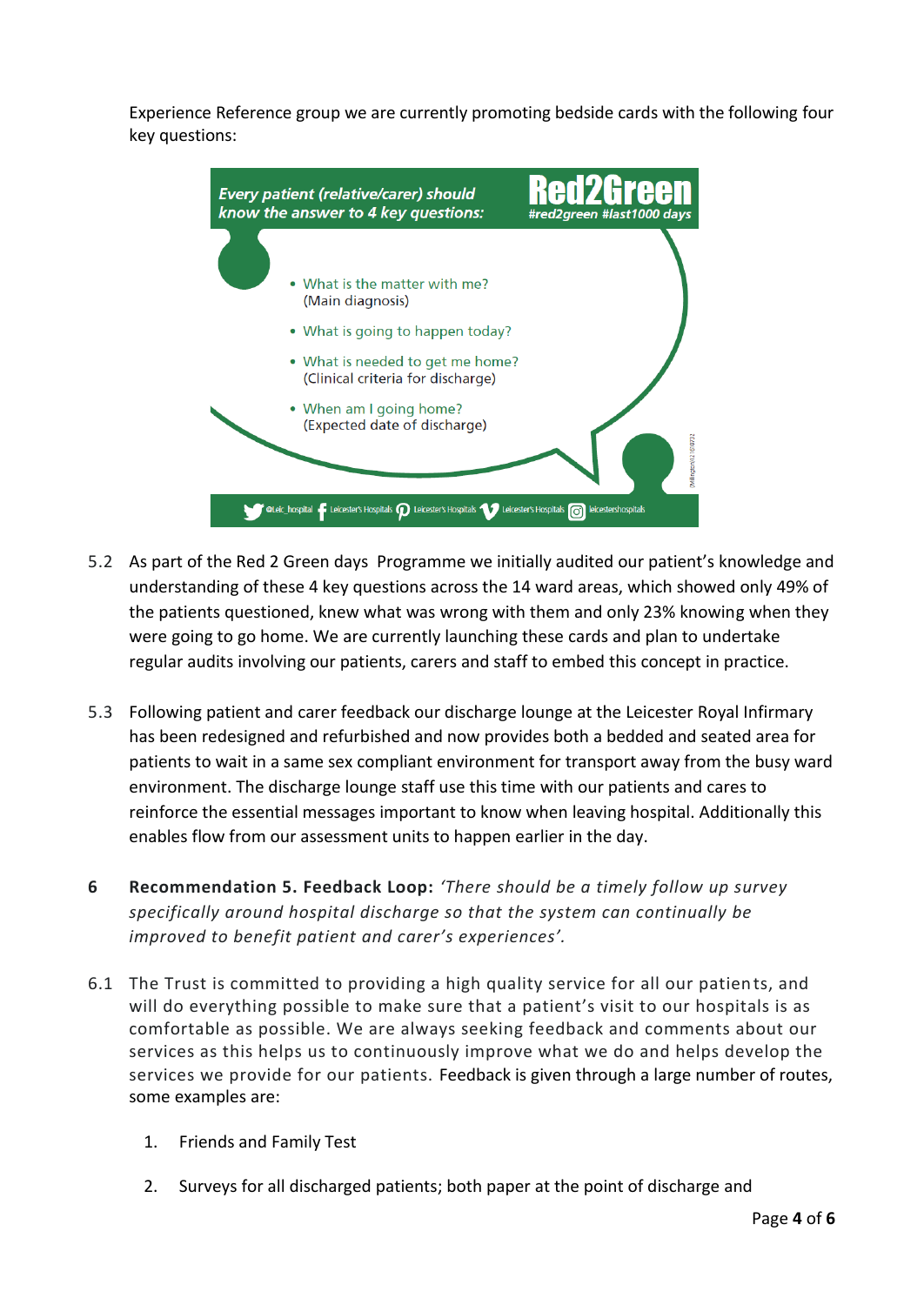Online via our website.

- 3. Complaints
- 4. NHS Choices / Patient Opinion on-line surveys
- 5. Message to a Matron Cards

The vast majority of this feedback is very positive and allows clinical staff to continue to focus upon these areas of excellent care. In some cases the Trust does not 'get it right' for patients or patients and the public give suggestions of how to improve services further.

Every three months we review this information by triangulating all the different suggestions from the feedback collected.

- 6.2 In addition to the above the Trust is planning to increase its public engagement activity and in particular has outline plans for:
	- A quarterly Community engagement Forum
	- A rolling series of smaller engagement events

The aim of the larger events will be to enable Board members to be more visible in local communities, to listen to a diverse range of views on our services and promote and publicise the work of the Trust. The smaller events will focus on relationship building, understanding community experience of our services and encouraging greater and more diverse participation in the Trusts business from the communities we serve. Discharge feedback will be inevitable within these sessions.

6.3 Our Patient Partners within their role recognise that discharge is a challenge and will continue to monitor and raise its profile in its forums.

## **7 Conclusions**

- 7.1 'The Lived Experience of Hospital Discharge ' report has provided a timely and helpful insight into the discharge processes within Leicestershire's Hospitals from the view point of patients, carers and our own staff and will be used to help shape the work in relation to these key aspects of patient care.
- 7.2 We recognise that we have a significant amount of work to undertake to achieve a fully sustained and transformed urgent and emergency care system but the continued focus internally and externally will ensure that discharge remains a key area of improvement activity.

## **8 Recommendations**

- 8.1 The Health and Wellbeing Board is invited to receive this report and note:
	- The actions the Trust and our partners are undertaking to improve the discharge pathway for our patients.